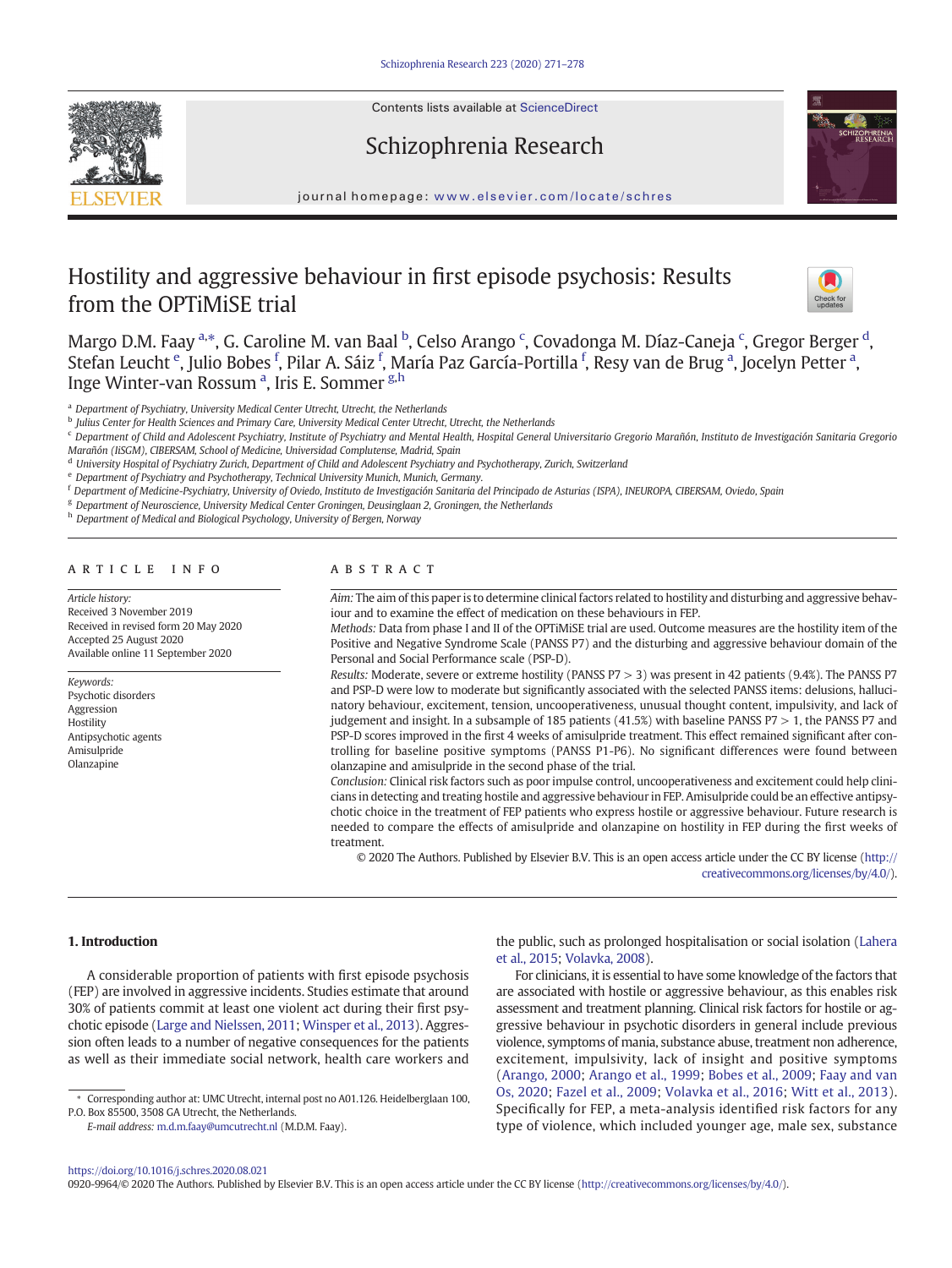abuse, manic symptoms, lower level of education and longer duration of untreated psychosis ([Large and Nielssen, 2011\)](#page-6-0). While positive symptoms are a risk factor for aggressive behaviour in more chronic psychotic disorders, the findings within FEP populations are inconsistent. In contrast to meta-analytic data ([Large and](#page-6-0) [Nielssen, 2011\)](#page-6-0), a 10-year follow-up study of FEP found higher positive symptom scores in patients with violent behaviour [\(Langeveld](#page-6-0) [et al., 2014\)](#page-6-0). More specifically, certain positive symptoms, such as delusions and uncommon beliefs were associated with violence in FEP [\(Coid et al., 2013\)](#page-6-0) but a recent study in an ultra-high-risk sample found no significant relation between delusions, unusual thought content, hallucinations and violent behaviour [\(Brucato et al., 2019](#page-6-0)). Next to positive symptoms, clinical risk factors that are observed from patients' behaviour could be important for risk management. Impulsivity is associated with violent behaviour in early psychosis ([Moulin et al., 2018a, 2018b\)](#page-6-0). In patients with more chronic psychotic disorders, uncooperativeness and excitement were related to hostile and aggressive behaviour next to impulsiveness ([Faay](#page-6-0) [and van Os, 2020](#page-6-0)). However, as far as we are aware, there are no studies examining the association between symptoms such as uncooperativeness, excitement and tension with aggressive behaviour in FEP.

Although violence, aggression and hostility are different, hostile behaviour can be seen as a risk factor for violent or aggressive acts since this behaviour is often observed prior to incidents ([Large and Nielssen,](#page-6-0) [2011;](#page-6-0) [Witt et al., 2013](#page-7-0)). Moreover, since most major studies do not include a separate measure of violence or aggression, the hostility item of the Positive and Negative Syndrome Scale (PANSS P7 [\(Kay et al.,](#page-6-0) [1987\)](#page-6-0)) is often used as a proxy to give an indication of the level of aggressive behaviour.

Some randomized trials presented post-hoc analysis of the PANSS hostility item. The European First Episode Schizophrenia Trial (EUFEST) compared five antipsychotic drugs in 498 patients with first episode schizophrenia, schizoaffective disorder or schizophreniform disorder in terms of efficacy and tolerability. In a subset of 302 patients with at least minimal hostility  $(>1)$  at baseline, olanzapine was superior to other antipsychotics in reducing hostility ([Volavka et al., 2011](#page-7-0)). A similar result was found in the Clinical Antipsychotic Trials of Intervention Effectiveness (CATIE) study including 1493 patients with schizophrenia. Post-hoc analyses of this study found olanzapine to be significantly superior in reducing hostility compared with perphenazine, quetiapine, ziprasidone and risperidone [\(Volavka et al., 2014\)](#page-7-0). A recent metaanalysis, including these trials, compared the effect of antipsychotics on hostility in 18 randomized studies. A small but significant effect was found for second-generation as compared to first-generation antipsychotics ([Faay et al., 2018\)](#page-6-0). Especially clozapine was superior, in line with previous studies ([Frogley et al., 2012](#page-6-0); [Glazer and Dickson,](#page-6-0) [1998;](#page-6-0) [Spivak et al., 1997\)](#page-7-0). Current clinical guidelines recommend clozapine for patients who do not respond to two adequate trials with different antipsychotics ([Warnez and Alessi-Severini, 2014](#page-7-0)). Thus, FEP patients can only start with clozapine after several weeks of treatment. Evidence considering the effectiveness of other second-generation antipsychotics on hostile and aggressive behaviour in the first weeks of treatment is therefore needed.

The present paper focuses on the PANSS P7 hostility item and the PSP-D disturbing and aggressive behaviour domain in the Optimization of Treatment and Management of Schizophrenia in Europe (OPTiMiSE) trial. We aim to determine clinical factors related to hostility and disturbing and aggressive behaviour, and to examine the effect of medication on these behaviours in FEP patients. To examine the effect of medication, there is a two-fold aim: 1) to describe the short-term effect of amisulpride on hostility and disturbing and aggressive behaviour and 2) to compare the effect of continuation of amisulpride versus switching to olanzapine on hostility and disturbing and aggressive behaviour in patients who were not in remission after four weeks of treatment with amisulpride.

#### 2. Methods

#### 2.1. OPTiMiSE trial

The rationale and design of the OPTiMiSE trial is described elsewhere [\(Leucht et al., 2015](#page-6-0)). A total of 481 patients with first episode schizophrenia, schizophreniform or schizoaffective disorder were included in 27 sites across European countries and Israel. In phase I, patients received open label amisulpride (200–800 mg/d). Patients who were not in remission after 4 weeks continued in phase II of the trial and were randomized to 6 weeks double blind treatment with either a continuation of amisulpride or a switch to olanzapine (5–20 mg/d). If these patients still not reached remission criteria at week 10, they entered phase III where they received 12-weeks open label clozapine (100–900 mg/d). Dosing was flexible in all three phases of the trial. For the current analysis, data from phase I and II are used. Each country obtained regulatory approval. All participants provided written informed consent. A data safety monitoring board oversaw the study.

# 2.2. Measures

The Positive And Negative Syndrome Scale (PANSS ([Kay et al.,](#page-6-0) [1987\)](#page-6-0)), was used to assess the severity of clinical symptoms associated with psychosis. All 30 PANSS items are scored from absent (1) to severe impairment (7), resulting in a total score between 30 and 210. The primary outcome measure for the current analysis is the P7 hostility item, an item on the positive subscale. Hostility is defined as "verbal and nonverbal expressions of anger and resentment, including sarcasm, passiveaggressive behaviour, verbal abuse and assaultiveness" [\(Kay et al.,](#page-6-0) [1987\)](#page-6-0). The score is based on interpersonal behaviour during the interview and reports by primary care workers or family during the past week. A score of 1 indicates absent hostility, a score of 2 indicates minimal presence of hostility ("questionable pathology"), 3 is labelled as "mild", 4 is "moderate", 5 indicates "moderate-severe", 6 is "severe" and a score of 7 indicates "extreme", including marked anger, resulting in physical assault towards others.

Next to the PANSS, the Personal and Social Performance Scale (PSP [\(Morosini et al., 2000\)](#page-6-0) was used. The PSP consists of four main domains of functioning: A) social useful activities, B) personal and social relationships, C) self-care and D) disturbing and aggressive behaviour. All domains are scored on a 6-point scale which has a specific description of the degrees of severity for the "disturbing and aggressive behavior" domain. This domain is based on behaviour during the past month and scored from absent (1) to very severe (6), indicating "frequent aggressive acts, aimed at, or likely to cause severe injuries".

For the analysis of clinical factors associated with hostility, we selected seven PANSS items to see if these are related to PANSS P7 and PSP-D. We included the four PANSS items that are in the Excitement Component (PANSS-EC), along with hostility: P4 excitement, G4 tension, G8 uncooperativeness and G14 poor impulse control [\(Montoya](#page-6-0) [et al., 2011](#page-6-0)). Impulsivity was associated with violence in FEP ([Moulin](#page-7-0) [et al., 2018b\)](#page-7-0) and more chronic populations [\(Faay and van Os, 2020](#page-6-0)), but for excitement, tension and uncooperativeness, there is lacking evidence in a population of FEP. Next to these items, we wanted to examine whether delusions and hallucinations are associated with hostility or aggression because of the contrasting results from previous studies [\(Brucato et al., 2019;](#page-6-0) [Coid et al., 2013;](#page-6-0) [Langeveld et al., 2014;](#page-6-0) [Large](#page-6-0) [and Nielssen, 2011\)](#page-6-0). We therefore included P1 delusions, P3 hallucinatory behaviour, and G9 unusual thought content, as this last item is associated with the first two.

Other measures used to describe the current sample include demographic data, type of care, duration of current psychosis, use of antipsychotics before inclusion to the trial and Clinical Global Impression (CGI [\(Guy, 1976\)](#page-6-0)). Diagnosis was measured with the Mini International Neuropsychiatric Interview Plus (M.I.N.I. Plus [\(Sheehan et al., 1998\)](#page-7-0)). All questionnaires and assessments were conducted by members of the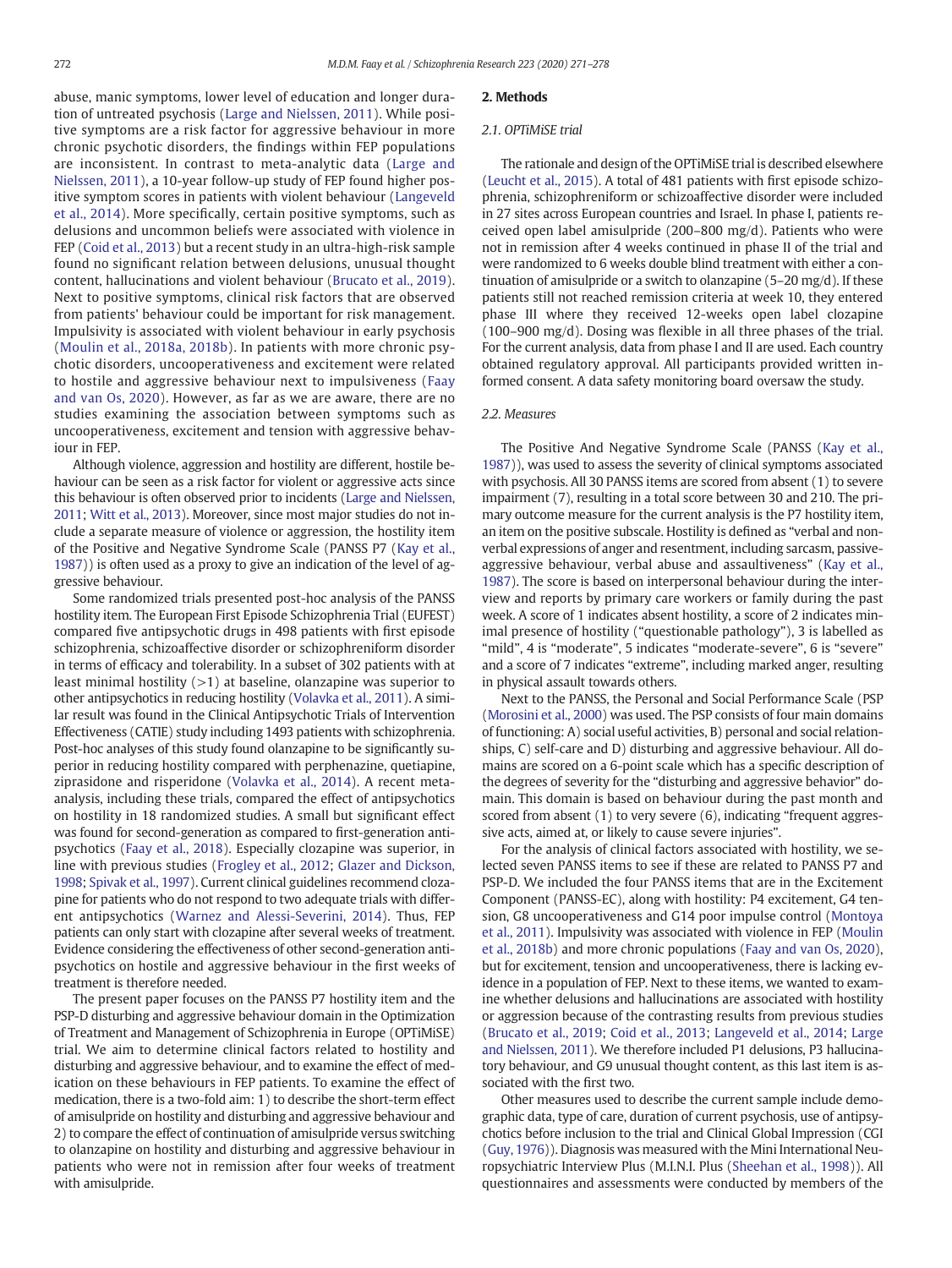<span id="page-2-0"></span>local study team who were trained in the procedures and questionnaires. For administration of the PANSS, a standardised training was developed that included examination.

# 2.3. Statistical procedures

# 2.3.1. Clinical factors

To assess the clinical factors related to hostility (PANSS P7) and disturbing and aggressive behaviour (PSP-D) in a cross-sectional fashion, baseline values from the intention-to-treat sample were used to calculate Spearman's rank-order correlation  $(r<sub>s</sub>)$ . In general, correlation coefficients of 0.00 to 0.30 are considered negligible, 0.30 to 0.50 low, 0.50 to 0.70 moderate and >0.70 high to very high [\(Hinkle et al.,](#page-6-0) [1988](#page-6-0)). This is, however, dependent of the context. For example, a correlation of >0.70 should be expected for instruments while correlations of a psychosocial nature rarely exceed 0.50 [\(Polit and Lake, 2010](#page-7-0)).

#### 2.3.2. Phase I

In line with the hostility analysis of the CATIE and EUFEST studies, a subset of patients with a baseline PANSS P7 hostility score of at least 2 is used (i.e. PANSS  $P7 > 1$ ), since there is no improvement possible in patients without baseline hostility.

For phase I, raw data were visualized using histograms, and mean values and SD of differences between baseline values of PANSS-P7/ PSP-D and values at weeks 1, 2 and 4 were summarized in tables. These differences with their 95% Confidence Intervals (CI) were also visualized in high-low plots.

A general linear mixed model analysis was performed to test the differences in scores on PANSS-hostility at week 1, 2 and 4 (main effect and interaction with visit). Analyses were controlled for baseline phase I hostility, baseline phase I PANSS positive items P1-P6 (without hostility), and visit. Similar analyses were performed for PSP-D. General linear mixed models were chosen because these incorporate all available measurements and can handle missing values, assuming that these are missing at random.

#### 2.3.3. Phase II

For the second phase, a new selection was made based upon hostility scores at the baseline phase II visit in week 4. For phase II, ITT analyses were performed. For both randomized groups, data were visualized using high-low plots, and mean values and SD of differences between baseline values of PANSS-P7/PSP-D and values at weeks 6, 8 and 10 were summarized in tables.

Again, general linear mixed models were used to test the effect of randomized treatment (continuation of amisulpride vs. switching to olanzapine) on PANSS-P7/PSP-D values at week 6, 8 and 10 (main effect and interaction with visit), controlling for baseline phase II hostility, baseline phase II PANSS positive items P1-P6 (without hostility) and visit. SPSS version 25 was used for all analyses.

# 3. Results

#### 3.1. Sample characteristics

A total of 446 patients comprised the intention-to-treat sample. Baseline characteristics of this sample are described elsewhere ([Kahn](#page-6-0) [et al., 2018\)](#page-6-0). From these 446 patients, 185 (41.5%) had a baseline PANSS hostility score > 1 and were included in the hostility subsample. Of this subsample, most patients had minimal (35.1%) or mild (42.2%) hostility. A total of 210 patients (47%) of the intention-to-treat sample scored on the PSP-D at baseline. Manifest, marked, severe or very severe disturbing or aggressive behaviour was present in 90 (20.2%) patients. 127 patients (28.5%) had both a hostility and PSP-D score. 178 patients (39.9%) scored on neither of these scales. 58 patients (13%) of the intention-to-treat sample had a hostility score but no PSP-D. Baseline characteristics of the hostility subsample are found in Table 1.

#### Table 1

Baseline characteristics of patients with baseline PANSS P7 hostility >1.

|                                                                     | Phase 1              | Phase 2             | Phase 2             |
|---------------------------------------------------------------------|----------------------|---------------------|---------------------|
|                                                                     | $n = 185$            | AMI                 | OLA                 |
|                                                                     |                      | $n = 16$            | $n = 12$            |
|                                                                     | N (%)                | N(%)                | N(%)                |
| Age, years (mean; SD)<br>Sex                                        | 25.2(5.7)            | 25.5(5.7)           | 23.0(4.8)           |
| Women                                                               | 65<br>(35.1%)        | 3 (18.8%)           | 1(8.3%)             |
| Men                                                                 | 120<br>(64.9%)       | 13<br>(81.3%)       | 11<br>(91.7%)       |
| Race                                                                |                      |                     |                     |
| White                                                               | 166<br>(89.7%)       | 16 (100%)           | 11<br>(91.7%)       |
| Other                                                               | 19<br>(10.3%)        | $0(0\%)$            | 1(8.3%)             |
| Education years <sup>a</sup> (mean; SD)<br><b>Employment status</b> | 12.1(3.0)            | 12.9(2.4)           | 10.9(2.5)           |
| Employment or student                                               | 74 (40%)             | 4 (25%)             | 4 (33.3%)           |
| Unemployed                                                          | 111<br>(60%)         | 12 (75%)            | 8(66.7%)            |
| Disease typeb                                                       |                      |                     |                     |
| Schizophreniform disorder                                           | 76                   | 5(31.3)             | 4(33.3)             |
|                                                                     | (41.1%)              |                     |                     |
| Schizoaffective disorder<br>Schizophrenia                           | 12 (6.5%)<br>97      | 0(0%)<br>11         | 1(8.3%)<br>7(58.3%) |
|                                                                     | (52.4%)              | (68.7%)             |                     |
| Comorbid major depressive disorder                                  | 15 (8.6%)            | 1(6.7%)             | $0(0\%)$            |
| Suicidality <sup>c</sup>                                            | 26                   | 1(6.6%)             | 3(25%)              |
|                                                                     | (14.9%)              |                     |                     |
| Substance abuse or dependence in the past                           | 40 (23%)             | 1(6.7%)             | 5(41.7%)            |
| 12 months<br>Type of care baseline                                  |                      |                     |                     |
| Inpatient                                                           | 114                  | 9 (56.3%)           | 4 (33.3%)           |
|                                                                     | (61.6%)              |                     |                     |
| Outpatient                                                          | 71                   | 7 (43.8%)           | 8(66.7%)            |
| Duration of current psychosis, months (mean;                        | (38.4%)<br>6.8(0.47) | 9.13(7.8)           | 9.8(7.5)            |
| SD)                                                                 |                      |                     |                     |
| Antipsychotic naïve at baseline                                     | 81                   | 10 (62%)            | 9 (75%)             |
| CGI severity (mean; SD)                                             | (43.8%)<br>5.7 (0.9) | 5.4(0.9)            | 5.7(0.6)            |
| Clinical scores (mean; SD)                                          |                      |                     |                     |
| PANSS total                                                         | 85.9                 | 95.9                | 81.4                |
|                                                                     | (17.8)               | (20.8)              | (10.6)              |
| PANSS positive                                                      | 23.1 (5.1)           | 25.2 (6.5)          | 23.0(4.4)           |
| PANSS negative                                                      | 20.7 (6.9)           | 24.9 (8.1)          | 22.7(7.0)           |
| PANSS general                                                       | 42.1(9.4)            | 45.7<br>(11.0)      | 42.1 (9.6)          |
| PANSS P7 hostility <sup>d</sup>                                     |                      |                     |                     |
| 2- Minimal                                                          | 65                   | 4 (25%)             | 1(8.3%)             |
| 3- Mild                                                             | (35.1%)<br>78        | 8 (50%)             | 5(41.7%)            |
| 4- Moderate                                                         | (42.2%)<br>27        | 3 (18.8%)           | 3(25%)              |
|                                                                     | (14.6%)              |                     |                     |
| 5- Moderate/severe<br>6- Severe                                     | 9(4.9%)<br>3(1.6%)   | $0(0\%)$<br>1(6.3%) | 2(16.7%)<br>1(8.3%) |
| 7- Extreme                                                          | 3(1.6%)              | 0(0%)               | 0(0%)               |
| PSP-D                                                               |                      |                     |                     |
| 1-Absent                                                            | 58 (32%)             | 6 (42.9%)           | 2(20%)              |
| 2-Mild                                                              | 61                   | 7(50%)              | 2(20%)              |
| 3- Manifest                                                         | (33.7%)<br>33        | 0(0%)               | 2(20%)              |
|                                                                     | (18.2%)              |                     |                     |
| 4- Marked                                                           | 17 (9.4%)            | 0(0%)               | 2 (20%)             |
| 5- Severe                                                           | 11 (6.1%)            | 1(7.1%)             | 2 (20%)             |
| 6- Very severe                                                      | $1(0.6\%)$           | $0(0\%)$            | $0(0\%)$            |

Data based on sample of patients with baseline hostility  $>$  1. PANSS = Positive and Negative Syndrome Scale; CGI = Clinical Global Impression; PSP-D = Personal and Social Performance Scale domain D: disturbing and aggressive behaviour; AMI = amisulpride;  $OLA = o$ lanzapine.

Years in school from age 6 onwards.

**b** According to the Mini International Neuropsychiatric Interview 5 plus.

Suicidality includes medium to high suicide risk.

Patients with absent hostility at baseline are not included in the hostility subsample.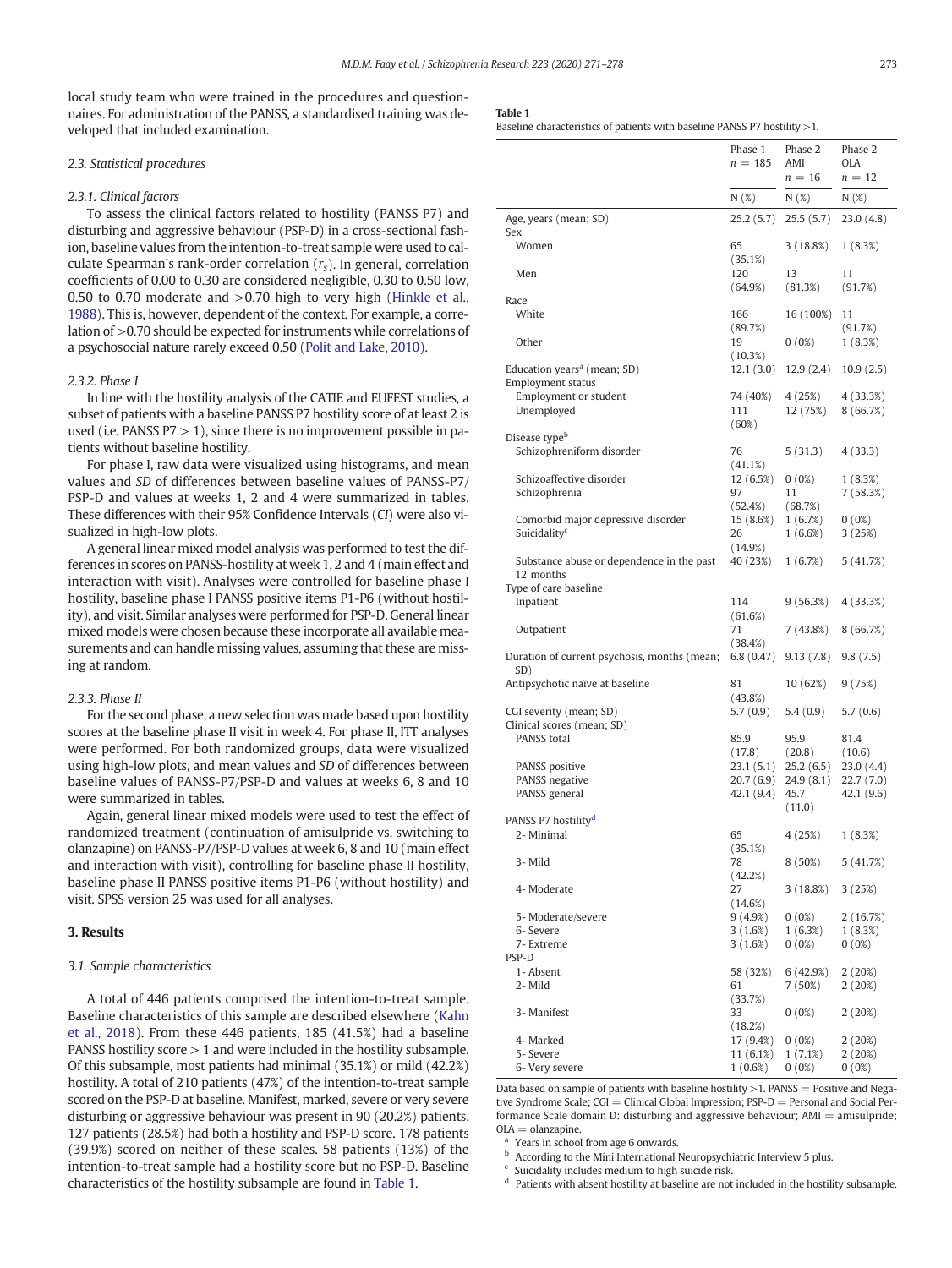3.2. Correlations of PANSS items with hostility (PANSS P7) and disturbing and aggressive behaviour (PSP-D)

In the intention-to-treat sample, PANSS P7 hostility and PSP-D disturbing and aggressive behaviour domain are moderate but significantly associated with each other ( $r_s = 0.43$ ,  $p < 0.0005$ ) and with all other selected PANSS items (Table 2). Hostility has the strongest associations with poor impulse control ( $r_s = 0.51$ ,  $p < 0.0005$ ), uncooperativeness ( $r_s = 0.43$ ,  $p < 0.0005$ ) and excitement ( $r_s = 0.30$ ,  $p < 0.0005$ ). Disturbing and aggressive behaviour is associated with poor impulse control ( $r_s = 0.50$ ,  $p < 0.0005$ ) and uncooperativeness  $(r<sub>s</sub> = 0.30, p < 0.0005)$ . Gender and duration of psychosis were not significantly correlated with hostility.

# 3.3. Phase I

The mean PANSS P7 hostility score at baseline for the 185 patients in the hostility subsample was 3.0 ( $SD = 1.1$ ; Table 3), corresponding to mild hostility. At week 4, this was 1.8 ( $SD = 1.1$ ) corresponding to minimal or absent hostility. [Fig. 1](#page-4-0) shows the distribution of the hostility scores during phase I. At the end of phase I, 10 patients had hostility scores >3. The mean change in hostility scores from baseline to week 4 is  $-1.3$  (SD = 1.3). The mean PSP-D score at baseline is 2.3 (SD = 1.2) corresponding to mild or manifest disturbing and aggressive behaviour and decreased to 1.5 ( $SD = 0.9$ ) corresponding to absent or mild disturbing and aggressive behaviour at week 4, a mean change of  $-0.8$  (SD = 1.2). [Fig. 2](#page-4-0) displays the mean change for both hostility and PSP-D.

Primary analysis of phase I hostility controlled for baseline phase I hostility and baseline phase I PANSS Positive items P1-P6, showed a significant reduction over visits ( $F = 4.111$ ,  $p = 0.017$ ). Marginal means were 2.199 (95% CI = 2.040; 2.358) at week 1, 2.119 (95% CI = 1.969; 2.269) at week 2, and 1.933 (95%  $CI = 1.787$ ; 2.079) at week 4.

# 3.4. Phase II

A total of 93 patients continued to the second, double blind phase of the trial. 28 (30.1%) patients had a PANSS P7 hostility score  $> 1$  at the baseline phase II visit in week 4 and were included in the hostility subsample of phase II. Of these 28 patients, six had a hostility score < 2 at baseline phase I. 16 patients were randomized to continue with amisulpride and 12 switched to olanzapine. There are no major differences in baseline characteristics [\(Table 1](#page-2-0)). The mean hostility score at baseline phase II for patients with amisulpride was 3.1 ( $SD = 1.0$ ;

#### Table 2

Correlations of selected PANSS items with PANSS P7 hostility and PSP-D.

| PANSS items                       | Baseline phase 1<br>$n = 446$ |                |  |  |
|-----------------------------------|-------------------------------|----------------|--|--|
|                                   | PANSS P7 hostility            |                |  |  |
|                                   | Spearman's rho                | Spearman's rho |  |  |
| P1 delusions                      | $0.23***$                     | $0.23***$      |  |  |
| P3 hallucinatory behaviour        | $0.13***$                     | $0.15***$      |  |  |
| P4 excitement                     | $0.30***$                     | $0.27***$      |  |  |
| P7 hostility                      | 1.0                           | $0.43***$      |  |  |
| G4 tension                        | $0.19***$                     | $0.11*$        |  |  |
| G8 uncooperativeness              | $0.43***$                     | $0.30***$      |  |  |
| G9 unusual thought content        | $0.10*$                       | $0.19***$      |  |  |
| G12 lack of judgement and insight | $0.25***$                     | $0.22***$      |  |  |
| G14 poor impulse control          | $0.51***$                     | $0.50***$      |  |  |

Based on the complete sample of the OPTiMiSE trial at baseline; PANSS = Positive and Negative Syndrome Scale;  $PSP-D =$  Personal and Social Performance Scale domain D: disturbing and aggressive behaviours.

 $P < 0.05$ .

\*\*  $P < 0.01$ .

\*\*\*  $P < 0.001$ .

#### Table 3

Phase I PANSS P7 hostility and PSP-D mean scores and mean difference scores for patients with baseline hostility  $>1$ .

|                    | <b>Baseline</b><br>phase I | Week 1   | Week 2   | Week 4   | <b>Baseline</b><br>to<br>week 4 |
|--------------------|----------------------------|----------|----------|----------|---------------------------------|
| PANSS P7 hostility |                            |          |          |          |                                 |
| Mean (SD)          | 3.0(1.1)                   | 2.4(1.2) | 2.1(1.2) | 1.8(1.1) |                                 |
| Mean difference    |                            | $-0.7$   | $-0.3$   | $-0.4$   | $-1.3(1.3)$                     |
| (SD)               |                            | (1.2)    | (1.0)    | (1.0)    |                                 |
| PSP-D              |                            |          |          |          |                                 |
| Mean (SD)          | 2.3(1.2)                   | 1.8(1.1) |          | 1.5(0.9) |                                 |
| Mean difference    |                            | $-0.4$   |          | $-0.4$   | $-0.8(1.2)$                     |
| (SD)               |                            | (0.9)    |          | (0.9)    |                                 |

 $PANSS = Positive and Negative Syndrome Scale; PSP-D = Personal and Social Performance$ mance Scale domain D: disturbing and aggressive behaviour; data based on the subsample of patients with baseline hostility >1.

[Table 4](#page-5-0)) and for olanzapine this was 3.8 ( $SD = 1.1$ ). At week 10, this was 2.5 ( $SD = 1.2$ ) for patients with amisulpride and 2.3 ( $SD = 1.6$ ) for patients with olanzapine. The mean change in phase II was  $-0.7$  $(SD = 0.8)$  for patients with amisulpride versus  $-1.4$  (SD = 1.4) for patients with olanzapine ([Fig. 2](#page-4-0)).

Controlled for baseline phase II hostility and baseline phase II PANSS Positive items P1-P6, primary analysis of the phase II data showed a trend but no significant reduction in hostility over visits ( $F = 2.605$ ,  $p = 0.087$ ). No significant differences between treatment arms were found ( $F = 1.164$ ,  $p = 0.292$ ).

# 4. Discussion

The prevalence of moderate, severe and extreme hostility (9.4%) and manifest, marked, severe or very severe disturbing and aggressive behaviour (20.2%) in this sample of FEP patients is low. As patients participating in a randomized controlled trial (RCT) are considered a selected sample, this may not reflect the total population of FEP patients. We found PANSS P7 hostility and PSP-D disturbing and aggressive behaviour low to moderate but significantly associated with each other and with PANSS items delusions, hallucinatory behaviour, tension, unusual thought content and lack of judgement and insight. The strongest associations, although still moderate, for both hostility and disturbing and aggressive behaviour were with poor impulse control, uncooperativeness and excitement. In the first phase of the trial, amisulpride use was associated with a reduction in hostile and aggressive behaviour and this association was still significant after controlling for baseline PANSS positive symptoms. In the second phase of the trial, we could not demonstrate a difference between continuation of amisulpride and a switch to olanzapine.

The prevalence of hostile and aggressive behaviour is the current sample is lower compared with other studies. In the EUFEST sample, 60.1% of the patients reported baseline hostility  $>1$  compared with 41.5% patients in the current OPTiMiSE sample. The mean hostility score at baseline in the EUFEST sample was 3.2 ( $SD = 1.1$ ) versus 3.0  $(SD = 1.1)$  in the OPTiMiSE sample. When comparing these results with rates of violent behaviour in FEP, it should be mentioned that a hostility score of 2 is a low threshold to label behaviour as hostile. PANSS hostility score of 2 indicates "minimal; may be at the upper extreme of normal limits" [\(Kay et al., 1987\)](#page-6-0). Moderate, severe or extreme aggression (i.e. PANSS hostility  $>3$ ) was present in only 42 patients (9.4%) of the intention-to-treat sample at baseline. This is still lower than meta-analytic data indicating that around 30% of FEP patients engage in any violence [\(Large and Nielssen, 2011](#page-6-0); [Winsper et al., 2013](#page-7-0)).

There were differences between PANSS and PSP-D scores as only 127 patients (28.5%) scored on both scales. It is expected that patients score on the PSP but not on the PANSS as the PSP is based on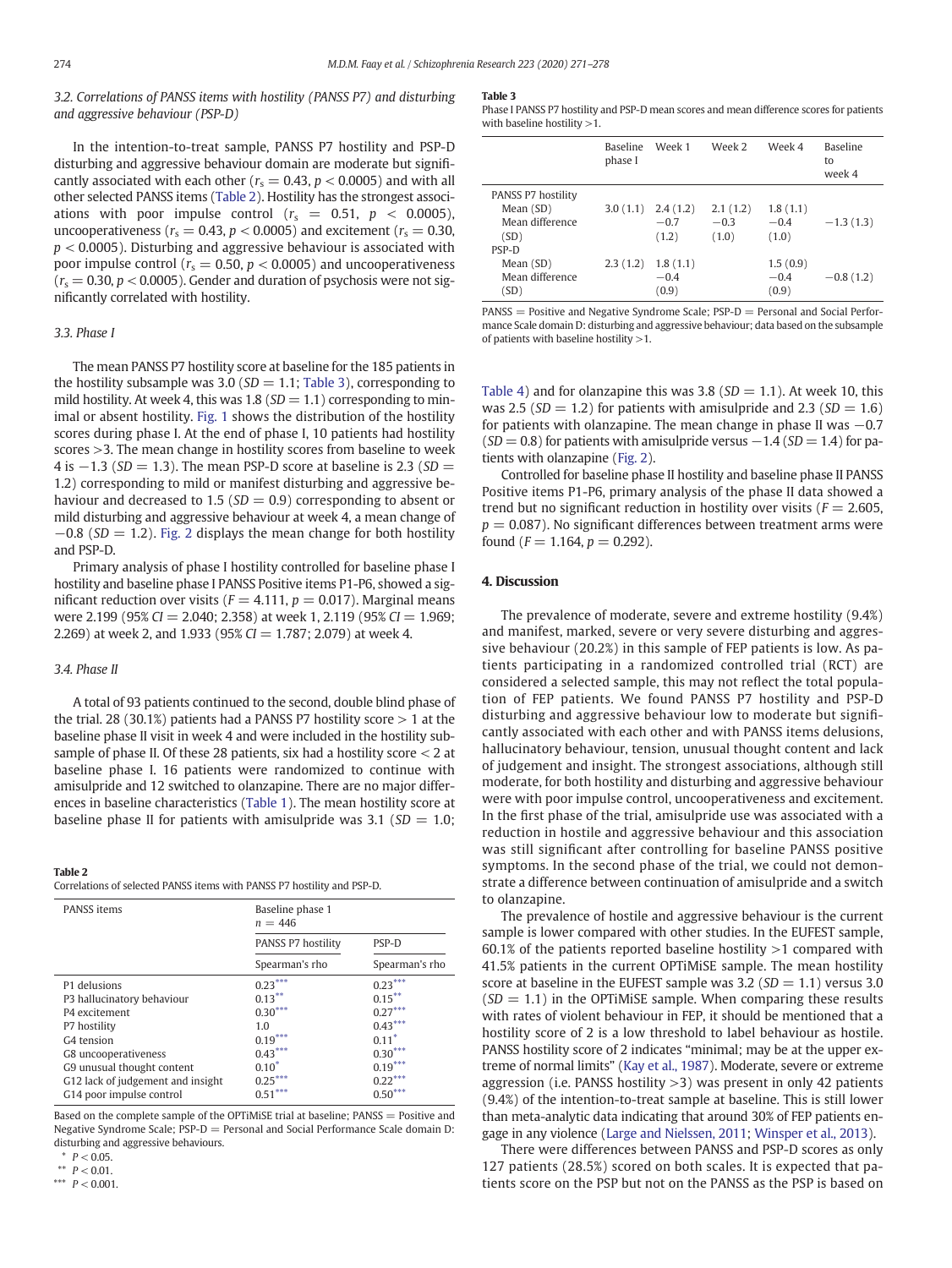<span id="page-4-0"></span>

Fig. 1. Distribution of PANSS P7 hostility scores in patients with baseline hostility >1 during phase I. PANSS = Positive and Negative Syndrome Scale; frequencies of PANSS scores in phase I of the trial; based on the subsample of patients with baseline hostility >1.

behaviour during the past month and PANSS is aimed at behaviour during the past week. However, 32% of the hostility subsample did not score on the PSP-D at baseline. This could be because the PANSS is more sensitive than the PSP-D and questionable forms of hostility are not included on the latter.

The results from the correlational analysis are comparable with previous work. Combined analyses of the CATIE and EUFEST trials also found hostility associated with positive symptoms and lack of judgement and insight ([Volavka et al., 2016](#page-7-0)). We confirmed the association for impulsivity and hostility with aggressive behaviour in



Fig. 2. Mean change of PANSS P7 hostility and PSP-D scores in patients with baseline hostility >1 during phase I and phase II. Data represent mean change and 95% CI for the change during phase 1 (amisulpride) and phase 2 (amisulpride or olanzapine); PANSS = Positive and Negative Syndrome Scale; PSP-D = Personal and Social Performance Scale domain D: disturbing and aggressive behaviour; based on the subsample of patients with baseline hostility  $>1$ .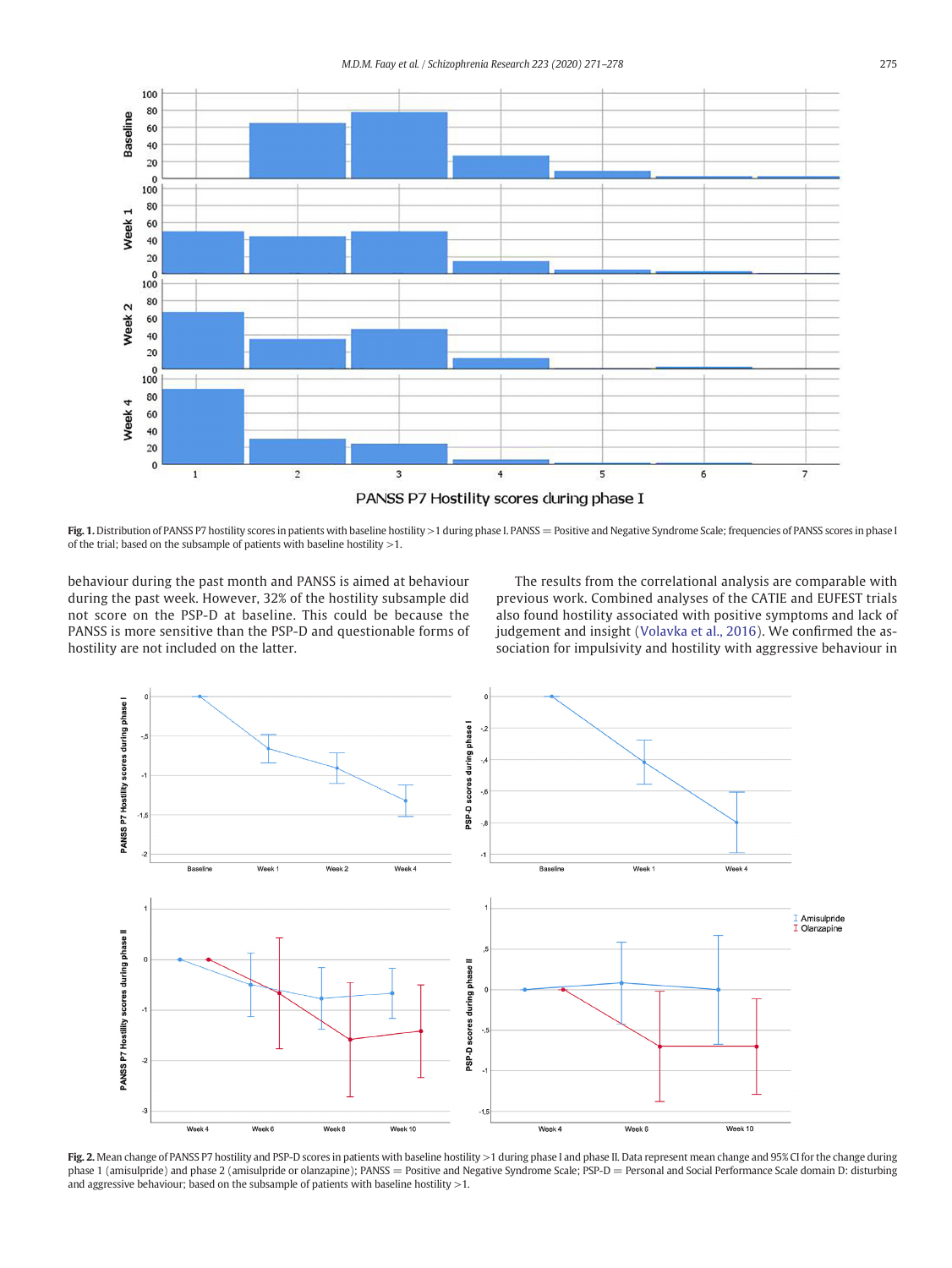#### <span id="page-5-0"></span>Table 4

Phase II PANSS P7 hostility and PSP-D mean scores and mean difference for patients with baseline phase II hostility >1: amisulpride versus olanzapine.

|                    |                      | Baseline phase II | Week 6      | Week 8      | Week 10     | Baseline to week 10 |
|--------------------|----------------------|-------------------|-------------|-------------|-------------|---------------------|
| PANSS P7 hostility | AMI, $n = 16$        |                   |             |             |             |                     |
|                    | Mean $(SD)$          | 3.1(1.0)          | 2.6(1.3)    | 2.4(1.3)    | 2.5(1.2)    |                     |
|                    | Mean difference (SD) |                   | $-0.5(1.1)$ | $-0.4(1.1)$ | 0.1(0.8)    | $-0.7(0.8)$         |
|                    | $OLA. n = 12$        |                   |             |             |             |                     |
|                    | Mean $(SD)$          | 3.8(1.1)          | 3.1(1.8)    | 2.2(1.5)    | 2.3(1.6)    |                     |
|                    | Mean difference (SD) |                   | $-0.7(1.7)$ | $-0.9(1.1)$ | 0.2(1.3)    | $-1.4(1.4)$         |
| PSP-D              | AMI, $n = 14$        |                   |             |             |             |                     |
|                    | Mean $(SD)$          | 1.8(1.1)          | 1.9(1.2)    |             | 1.8(1.3)    |                     |
|                    | Mean difference (SD) |                   | 0.1(0.8)    |             | $-0.1(0.8)$ | 0.0(1.0)            |
|                    | OLA, $n = 10$        |                   |             |             |             |                     |
|                    | Mean (SD)            | 3.0(1.5)          | 2.1(1.3)    |             | 2.2(1.5)    |                     |
|                    | Mean difference (SD) |                   | $-0.8(1.0)$ |             | 0.0(0.5)    | $-0.7(0.8)$         |

PANSS = Positive and Negative Syndrome Scale; PSP-D = Personal and Social Performance Scale domain D: disturbing and aggressive behaviour; AMI = amisulpride, OLA = olanzapine; data based on the subsample of patients with baseline hostility >1.

FEP [\(Moulin et al., 2018a, 2018b\)](#page-6-0). Additionally, we found excitement and uncooperativeness also associated with aggressive behaviour in a population of FEP. Meta-analytic data from psychotic disorders in general also found excitement associated with violence, but not uncooperativeness ([Witt et al., 2013\)](#page-7-0). More recent work found both excitement and uncooperativeness associated with different aggressiveness outcomes, although with differences between these measures ([Faay and van Os, 2020\)](#page-6-0). Compared with the different results considering the link between positive symptoms and violent behaviour in FEP ([Brucato et al., 2019;](#page-6-0) [Coid et al., 2013;](#page-6-0) [Langeveld](#page-6-0) [et al., 2014](#page-6-0); [Large and Nielssen, 2011](#page-6-0)) and psychotic disorders in general, where the positive symptom subscale is associated with violence ([Volavka et al., 2016;](#page-7-0) [Witt et al., 2013\)](#page-7-0), we found hallucinations, delusions and unusual thought content low but significantly associated with hostility and disturbing and aggressive behaviour.

The reduction in hostility scores in phase I is in line with previous work. The mean reduction in hostility scores after one month for patients on amisulpride in the EUFEST study was around −1.2 [\(Volavka](#page-7-0) [et al., 2011\)](#page-7-0), which is comparable with our results at week 4 ( $-1.3$ ). In both studies, the effect was still significant after controlling for other positive symptoms.

In the second phase of the trial, we could not find a significant difference in effect between amisulpride and olanzapine or a significant reduction over consecutive visits. This is likely due to the low sample size and a ceiling effect since the mean scores at baseline phase II are low and there can only be little improvement. In the EUFEST trial, olanzapine was significantly superior to amisulpride in reducing hostility during the first month of treatment ( $P < 0.05$ ) ([Volavka et al., 2011\)](#page-7-0). The CATIE trial found olanzapine superior to other antipsychotics but did not use amisulpride ([Volavka et al., 2014](#page-7-0)). A recent meta-analysis found that amisulpride and olanzapine reduce symptoms of schizophrenia to a similar degree [\(Huhn et al., 2019\)](#page-6-0). Although the mechanisms of the effect of antipsychotics on aggression and hostility are still not fully understood, aggression is heterogeneous. Not all aggression from patients with psychotic disorders may be derived from psychosis. Therefore, efficacy on hostility may change among antipsychotics, not only because of the general effect of antipsychotics, but also because of differences in effect on sedation or other symptoms.

The current results have several implications for clinical practice. First, poor impulse control, excitement and uncooperativeness could be more important factors in violent behaviour than positive symptoms. This could help clinicians in observing and treating these kinds of behaviours. Second, these results contribute to the current understanding of the effect of antipsychotics on aggressive behaviour. Amisulpride is an effective agent in the treatment of hostile and aggressive patients and this effect is, at least partly, independent from baseline positive symptoms, but placebo-controlled studies are needed to confirm this effect. Moreover, while other studies are aimed at the long term effect of medications on hostility, the current results are focused on the effect in

the first 10 weeks of treatment after the FEP, where patients are at particular risk for adverse behaviour, thus providing insight into the clinical factors and problems in these first weeks of treatment. We believe the current results imply that amisulpride should be considered for FEP patients with hostile or aggressive behaviour during the first weeks of treatment, specifically when olanzapine is contra-indicated because of the risk for weight-gain.

# 4.1. Limitations

The current study has several limitations. First, the OPTiMiSE trial was not designed for an analysis on hostile or aggressive behaviour. There will probably be some selection bias as patients were able to participate in a medication trial and sign an Informed Consent. Coercive treatment was an exclusion criterion and hostile patients may be more inclined to refuse study participation. The included patients are therefore likely to display less aggressive behaviour compared with FEP patients that are admitted to a hospital on an involuntary basis. Specifically in phase II, the sample size of the hostility subsample is low and this may have hampered the comparison between olanzapine and amisulpride. Second, by using two measures, we provide an indication of the level of aggressive and hostile behaviour but we do not have information on aggressive incidents. Incorporation of specific scales that measure aggression, such as incident report forms, is needed for a more objective measure of aggressive behaviour. Last, the PSP was not used according to its guidelines. The PSP is aimed at the behaviour in the past month but was assessed multiple times within one month, thus possibly losing subtle changes in patients' behaviour. Also, patients were selected based on their PANSS P7 hostility score and not on their PSP-D score.

# 4.2. Future research

Future research should address differential effects of different antipsychotic medication on hostility in FEP, in particular a comparison between olanzapine and amisulpride may be interesting in a sample of patients with more severe hostility scores. We hypothesize that amisulpride and olanzapine are equally effective against hostility during the first weeks of treatment and that a switch could be effective after a non-response for several weeks of treatment. This should ideally be studied with combined outcome measures such as PANSS P7 hostility and data from incidents reports. Moreover, research should focus on the effect of different dosages antipsychotics and the use of concomitant benzodiazepines on aggressive behaviour in FEP. For clinicians, these are interventions frequently used in order to prevent or treat aggressive behaviour. Although there is some evidence that higher dosages of antipsychotics are more effective ([Faay et al., 2018](#page-6-0); [Fazel et al., 2014\)](#page-6-0), many questions about these effects remain. For the effect of benzodiazepines on aggression or agitation in patients with psychosis there is little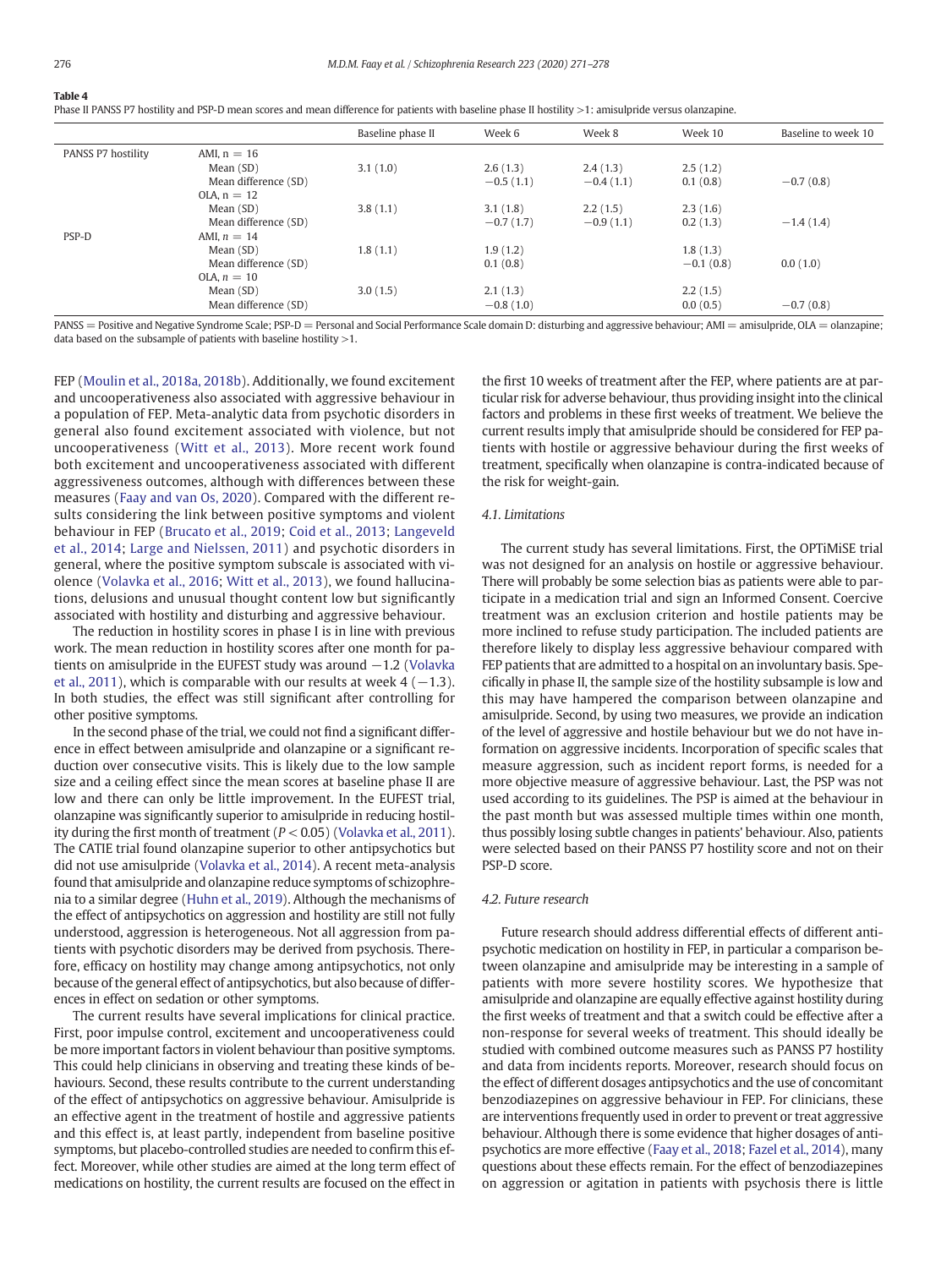<span id="page-6-0"></span>evidence (Baranchik et al., 2019; [Zaman et al., 2018\)](#page-7-0) and the decreased inhibition benzodiazepines cause might also increase impulsivity and dangerous behaviour (Guina and Merrill, 2018). As it is difficult to detangle cause from consequence, this should ideally be studied in a trial with fixed dosages and regulated benzodiazepine use.

# 5. Conclusions

The prevalence of moderate to severe hostility (9.4%) and disturbing and aggressive behaviour (20.2%) in this sample of FEP is low We found a significant reduction in PANSS hostility and PSP-D scores after 4 weeks of amisulpride which remained significant after controlling for baseline positive symptoms, thus indicating that amisulpride could be an effective antipsychotic choice in the treatment of FEP patients who express hostile or aggressive behaviour. Future research is needed to compare the effects of amisulpride and olanzapine on hostility in FEP during the first weeks of treatment.

Clinical risk factors such as delusions, hallucinatory behaviour, tension, unusual thought content and lack of judgement and insight could be important for risk assessment and treatment planning. But the most meaningful clinical risk factors in detecting and treating hostile and aggressive behaviour, are poor impulse control, uncooperativeness and excitement as these symptoms could be observed from patients' behaviour and thereby help clinicians in detecting and treating hostile and violent behaviour in FEP.

# Contributors

SL, IWvR and IES designed the OPTiMiSE study. MDMF, CA, CMDC, GB, SL, JB, PAS, MPGP, RvdB, JP, IWvR and IES contributed to the data collection. MDMF and IES designed the current paper. MDMF and GCMvB undertook the statistical analysis. MDMF and IES wrote the first draft of the manuscript. All authors contributed to and have approved the final manuscript.

# Funding

The OPTiMiSE trial is funded by the European Commission within the 7th Program (HEALTH-F2-2010-242114).

#### Declaration of competing interest

CA has been a consultant to or has received honoraria or grants from Acadia, Angelini, Gedeon Richter, Janssen Cilag, Lundbeck, Otsuka, Roche, Sage, Sanofi, Servier, Shire, Schering Plough, Sumitomo Dainippon Pharma, Sunovion and Takeda.

GB received honoraria from Lundbeck, Otsuka and Burgerstein, as well as funding from the Swiss National Science Foundation.

SL has received honoraria as a consultant/advisor and/or for lectures from LB Pharma, Otsuka, Lundbeck, Boehringer Ingelheim, LTS Lohmann, Janssen, Johnson&Johnson, TEVA, MSD, Sandoz, SanofiAventis, Angelini, Recordati, Sunovion, Geodon Richter.

JB has received research grants and served as consultant, advisor or speaker within de last 5 years for: AB-Biotics, Acadia Pharmaceuticals, Ambrosseti-Angelini, Casen Recordati, D&A Pharma, Exeltis, Gilead, Indivior, Janssen-Cilag, Lundbeck, Mundipharma, Otsuka, Pfizer, Roche, Sage Therapeutics, Servier, Schwabe Farma Ibérica, Shire, Takeda, research funding from the Spanish Ministry of Economy and Competiveness –Centro de Investigación Biomedica en Red area de Salud Mental (CIBERSAM) and Instituto de Salud Carlos III-, Spanish Ministry of Health, Social Services and Equality - Plan Nacional sobre Drogas- and the 7th Framework Program of the European Union.

PAS has been a consultant to and/or has received honoraria or grants from Adamed, CIBERSAM, European Comission, GlaxoSmithKline, Instituto de Salud Carlos III, Janssen-Cilag, Lundbeck, Otsuka, Pfizer, Plan Nacional Sobre Drogas and Servier.

MPGP has been a consultant to and/or has received honoraria/grants within the last 5 years from Angelini, Alianza Otsuka-Lundbeck, CIBERSAM, European Medicines Agency, Instituto de Salud Carlos III, Janssen-Cilag, Lundbeck, Otsuka, Pfizer, and SAGE Therapeutics.

The remaining authors report no competing interests related to this work.

#### Acknowledgements

We kindly thank all patients that participated in this trial.

#### References

Arango, C., 2000. [Violence in schizophrenia. Dialogues Clin. Neurosci. 2 \(4\), 392](http://refhub.elsevier.com/S0920-9964(20)30449-7/rf0005)–393. Arango, C., Calcedo Barba, A., Gonzalez, S., Calcedo Ordonez, A., 1999. [Violence in inpa](http://refhub.elsevier.com/S0920-9964(20)30449-7/rf0010)[tients with schizophrenia: a prospective study. Schizophr. Bull. 25 \(3\), 493](http://refhub.elsevier.com/S0920-9964(20)30449-7/rf0010)–503.

- Baranchik, S., Stryjer, R., Weizman, A., Shelef, A., 2019. [Add-on benzodiazepines for](http://refhub.elsevier.com/S0920-9964(20)30449-7/rf0015) [psychosis-induced aggression. Int. Clin. Psychopharmacol. 34 \(3\), 119](http://refhub.elsevier.com/S0920-9964(20)30449-7/rf0015)–123.
- Bobes, J., Fillat, O., Arango, C., 2009. [Violence among schizophrenia out-patients compliant](http://refhub.elsevier.com/S0920-9964(20)30449-7/rf0020) [with medication: prevalence and associated factors. Acta Psychiatr. Scand. 119 \(3\),](http://refhub.elsevier.com/S0920-9964(20)30449-7/rf0020) [218](http://refhub.elsevier.com/S0920-9964(20)30449-7/rf0020)–225.
- Brucato, G., Appelbaum, P.S., Masucci, M.D., Rolin, S., Wall, M.M., Levin, M., Altschuler, R., First, M.B., Lieberman, J.A., Girgis, R.R., 2019. [Prevalence and phenomenology of vio](http://refhub.elsevier.com/S0920-9964(20)30449-7/rf0025)[lent ideation and behavior among 200 young people at clinical high-risk for psycho](http://refhub.elsevier.com/S0920-9964(20)30449-7/rf0025)[sis: an emerging model of violence and psychotic illness. Neuropsychopharmacology](http://refhub.elsevier.com/S0920-9964(20)30449-7/rf0025) [44 \(5\), 907](http://refhub.elsevier.com/S0920-9964(20)30449-7/rf0025)–914.
- Coid, J.W., Ullrich, S., Kallis, C., Keers, R., Barker, D., Cowden, F., Stamps, R., 2013. [The rela](http://refhub.elsevier.com/S0920-9964(20)30449-7/rf0030)[tionship between delusions and violence:](http://refhub.elsevier.com/S0920-9964(20)30449-7/rf0030) findings from the East London first episode [psychosis study. JAMA Psychiatry 70 \(5\), 465](http://refhub.elsevier.com/S0920-9964(20)30449-7/rf0030)–471.
- Faay, M.D.M., Czobor, P., Sommer, I.E.C., 2018. Effi[cacy of typical and atypical antipsy](http://refhub.elsevier.com/S0920-9964(20)30449-7/rf0035)[chotic medication on hostility in patients with psychosis-spectrum disorders: a re](http://refhub.elsevier.com/S0920-9964(20)30449-7/rf0035)[view and meta-analysis. Neuropsychopharmacology 43 \(12\), 2340](http://refhub.elsevier.com/S0920-9964(20)30449-7/rf0035)–2349.
- Faay, M.D.M., van Os, J., Genetic Risk and Outcome of Psychosis Investigators, 2020. [Ag](http://refhub.elsevier.com/S0920-9964(20)30449-7/rf0040)[gressive behavior, hostility, and associated care needs in patients with psychotic dis](http://refhub.elsevier.com/S0920-9964(20)30449-7/rf0040)[orders: a 6-year follow-up study. Front. Psychiatry 10, 934.](http://refhub.elsevier.com/S0920-9964(20)30449-7/rf0040)
- Fazel, S., Gulati, G., Linsell, L., Geddes, J.R., Grann, M., 2009. [Schizophrenia and violence:](http://refhub.elsevier.com/S0920-9964(20)30449-7/rf0045) [systematic review and meta-analysis. PLoS Med. 6 \(8\), e1000120.](http://refhub.elsevier.com/S0920-9964(20)30449-7/rf0045)
- Fazel, S., Zetterqvist, J., Larsson, H., Långström, N., Lichtenstein, P., 2014. [Antipsychotics,](http://refhub.elsevier.com/S0920-9964(20)30449-7/rf0050) [mood stabilisers, and risk of violent crime. Lancet 384 \(9949\), 1206](http://refhub.elsevier.com/S0920-9964(20)30449-7/rf0050)–1214.
- Frogley, C., Taylor, D., Dickens, G., Picchioni, M., 2012. [A systematic review of the evidence](http://refhub.elsevier.com/S0920-9964(20)30449-7/rf0055) of clozapine'[s anti-aggressive effects. Int. J. Neuropsychopharmacol. 15 \(9\),](http://refhub.elsevier.com/S0920-9964(20)30449-7/rf0055) [1351](http://refhub.elsevier.com/S0920-9964(20)30449-7/rf0055)–1371.
- Glazer, W.M., Dickson, R.A, 1998. [Clozapine reduces violence and persistent aggression in](http://refhub.elsevier.com/S0920-9964(20)30449-7/rf0060) [schizophrenia. J. Clin. Psychiatry 59 \(Suppl 3\), 8](http://refhub.elsevier.com/S0920-9964(20)30449-7/rf0060)–14.
- Guina, J., Merrill, B., 2018. [Benzodiazepines I: upping the care on downers: the evidence of](http://refhub.elsevier.com/S0920-9964(20)30449-7/rf0065) risks, benefi[ts and alternatives. J. Clin. Med. 7 \(2\).](http://refhub.elsevier.com/S0920-9964(20)30449-7/rf0065)
- Guy, W., 1976. [ECDEU Assessment Manual for Psychopharmacology. pp. 534](http://refhub.elsevier.com/S0920-9964(20)30449-7/rf0070)–537.
- Hinkle, D.E., Wiersma, W., Jurs, S.G., 1988. [Applied Statistics for the Behavioral Sciences.](http://refhub.elsevier.com/S0920-9964(20)30449-7/rf0075) Houghton Miffl[in, Boston, MA](http://refhub.elsevier.com/S0920-9964(20)30449-7/rf0075).
- Huhn, M., Nikolakopoulou, A., Schneider-Thoma, J., Krause, M., Samara, M., Peter, N., Arndt, T., Backers, L., Rothe, P., Cipriani, A., Davis, J., Salanti, G., Leucht, S., 2019. [Com](http://refhub.elsevier.com/S0920-9964(20)30449-7/rf0080)parative effi[cacy and tolerability of 32 oral antipsychotics for the acute treatment of](http://refhub.elsevier.com/S0920-9964(20)30449-7/rf0080) [adults with multi-episode schizophrenia: a systematic review and network meta](http://refhub.elsevier.com/S0920-9964(20)30449-7/rf0080)[analysis. Lancet \(London, England\) 394 \(10202\), 939](http://refhub.elsevier.com/S0920-9964(20)30449-7/rf0080)–951.
- Kahn, R.S., Winter van Rossum, I., Leucht, S., McGuire, P., Lewis, S.W., Leboyer, M., Arango, C., Dazzan, P., Drake, R., Heres, S., Díaz-Caneja, C.M., Rujescu, D., Weiser, M., Galderisi, S., Glenthøj, B., Eijkemans, M.J.C., Fleischhacker, W.W., Kapur, S., Sommer, I.E., Kahn, R.S., Sommer, I.E., Winter-van Rossum, I., Somers, M., Ywema, P.C., Kapur, S., McGuire, P., Leboyer, M., Meyer-Lindenberg, A., Lewis, S.W., Leucht, S., Arango, C., Fleischhacker, W.W., Meijering, A.L., Petter, J., Van de Brug, R., Schotsman, J., Zwerver, J., Peuskens, J., De Hert, M., Thys, E., Hranov, L.G., Hranov, V., Libiger, J., Köhler, R., Mohr, P., Glenthoj, B., Broberg, B., Düring, S., Baandrup, L., Jamain, S., Heres, S., Rujescu, D., Giegling, I., Weiser, M., Bar Heim, M., Davidson, M., Galderisi, S., Bucci, P., Mucci, A., Rybakowski, J., Remlinger-Molenda, A., Gonen, I., Radu, P., Díaz-Marsá, M., Rodriguez, A., Palomo, T., Rodriguez-Jimenez, R., García-Portilla, P., Bernardo, M., Bobes, J., Vilares Oliveira, C., Berger, G., Wildt, C., Dazzan, P., Perez-Iglesias, R., Drake, R., Gregory, S., Wilson, D., Díaz-Caneja, C.M., Eijkemans, M.J.C., 2018. [Amisulpride and olanzapine followed by open-label treatment with clozapine in](http://refhub.elsevier.com/S0920-9964(20)30449-7/rf0085) fi[rst-episode schizophrenia and schizophreniform disorder \(OPTiMiSE\): a three](http://refhub.elsevier.com/S0920-9964(20)30449-7/rf0085)[phase switching study. Lancet Psychiatry 5 \(10\), 797](http://refhub.elsevier.com/S0920-9964(20)30449-7/rf0085)–807.
- Kay, S.R., Fiszbein, A., Opler, L.A., 1987. [The positive and negative syndrome scale \(PANSS\)](http://refhub.elsevier.com/S0920-9964(20)30449-7/rf0090) [for schizophrenia. Schizophr. Bull. 13 \(2\), 261](http://refhub.elsevier.com/S0920-9964(20)30449-7/rf0090)–276.
- Lahera, G., Herrera, S., Reinares, M., Benito, A., Rullas, M., Gonzalez-Cases, J., Vieta, E., 2015. [Hostile attributions in bipolar disorder and schizophrenia contribute to poor social](http://refhub.elsevier.com/S0920-9964(20)30449-7/rf0095) [functioning. Acta Psychiatr. Scand. 131 \(6\), 472](http://refhub.elsevier.com/S0920-9964(20)30449-7/rf0095)–482.
- Langeveld, J., Bjorkly, S., Auestad, B., Barder, H., Evensen, J., Ten Velden Hegelstad, W., Joa, I., Johannessen, J.O., Larsen, T.K., Melle, I., Opjordsmoen, S., Rossberg, J.I., Rund, B.R., Simonsen, E., Vaglum, P., McGlashan, T., Friis, S., 2014. [Treatment and violent behav](http://refhub.elsevier.com/S0920-9964(20)30449-7/rf0100)ior in persons with fi[rst episode psychosis during a 10-year prospective follow-up](http://refhub.elsevier.com/S0920-9964(20)30449-7/rf0100) [study. Schizophr. Res. 156 \(2](http://refhub.elsevier.com/S0920-9964(20)30449-7/rf0100)–3), 272–276.
- Large, M.M., Nielssen, O., 2011. Violence in fi[rst-episode psychosis: a systematic review](http://refhub.elsevier.com/S0920-9964(20)30449-7/rf0105) [and meta-analysis. Schizophr. Res. 125 \(2](http://refhub.elsevier.com/S0920-9964(20)30449-7/rf0105)–3), 209–220.
- Leucht, S., Winter-van Rossum, I., Heres, S., Arango, C., Fleischhacker, W.W., Glenthoj, B., Leboyer, M., Leweke, F.M., Lewis, S., McGuire, P., Meyer-Lindenberg, A., Rujescu, D., Kapur, S., Kahn, R.S., Sommer, I.E., 2015. [The optimization of treatment and manage](http://refhub.elsevier.com/S0920-9964(20)30449-7/rf0110)[ment of schizophrenia in Europe \(OPTiMiSE\) trial: rationale for its methodology and](http://refhub.elsevier.com/S0920-9964(20)30449-7/rf0110) [a review of the effectiveness of switching antipsychotics. Schizophr. Bull. 41 \(3\),](http://refhub.elsevier.com/S0920-9964(20)30449-7/rf0110) [549](http://refhub.elsevier.com/S0920-9964(20)30449-7/rf0110)–558.
- Montoya, A., Valladares, A., Lizán, L., San, L., Escobar, R., Paz, S.J.H., Outcomes, Q.o.L, 2011. [Validation of the Excited Component of the Positive and Negative Syndrome Scale](http://refhub.elsevier.com/S0920-9964(20)30449-7/rf0115) [\(PANSS-EC\) in a naturalistic sample of 278 patients with acute psychosis and agita](http://refhub.elsevier.com/S0920-9964(20)30449-7/rf0115)[tion in a psychiatric emergency room. 9 \(1\), 18](http://refhub.elsevier.com/S0920-9964(20)30449-7/rf0115).
- Morosini, P.L., Magliano, L., Brambilla, L., Ugolini, S., Pioli, R., 2000. [Development, reliabil](http://refhub.elsevier.com/S0920-9964(20)30449-7/rf0120)[ity and acceptability of a new version of the DSM-IV Social and Occupational Func](http://refhub.elsevier.com/S0920-9964(20)30449-7/rf0120)[tioning Assessment Scale \(SOFAS\) to assess routine social funtioning. Acta](http://refhub.elsevier.com/S0920-9964(20)30449-7/rf0120) [Psychiatr. Scand. 101 \(4\), 323](http://refhub.elsevier.com/S0920-9964(20)30449-7/rf0120)–329.
- Moulin, V., Baumann, P., Gholamrezaee, M., Alameda, L., Palix, J., Gasser, J., Conus, P., 2018a. Cannabis, a signifi[cant risk factor for violent behavior in the early phase psy](http://refhub.elsevier.com/S0920-9964(20)30449-7/rf0125)[chosis. Two patterns of interaction of factors increase the risk of violent behavior:](http://refhub.elsevier.com/S0920-9964(20)30449-7/rf0125) [cannabis use disorder and impulsivity; cannabis use disorder, lack of insight and](http://refhub.elsevier.com/S0920-9964(20)30449-7/rf0125) [treatment adherence. Front. Psychiatry 9, 294](http://refhub.elsevier.com/S0920-9964(20)30449-7/rf0125).